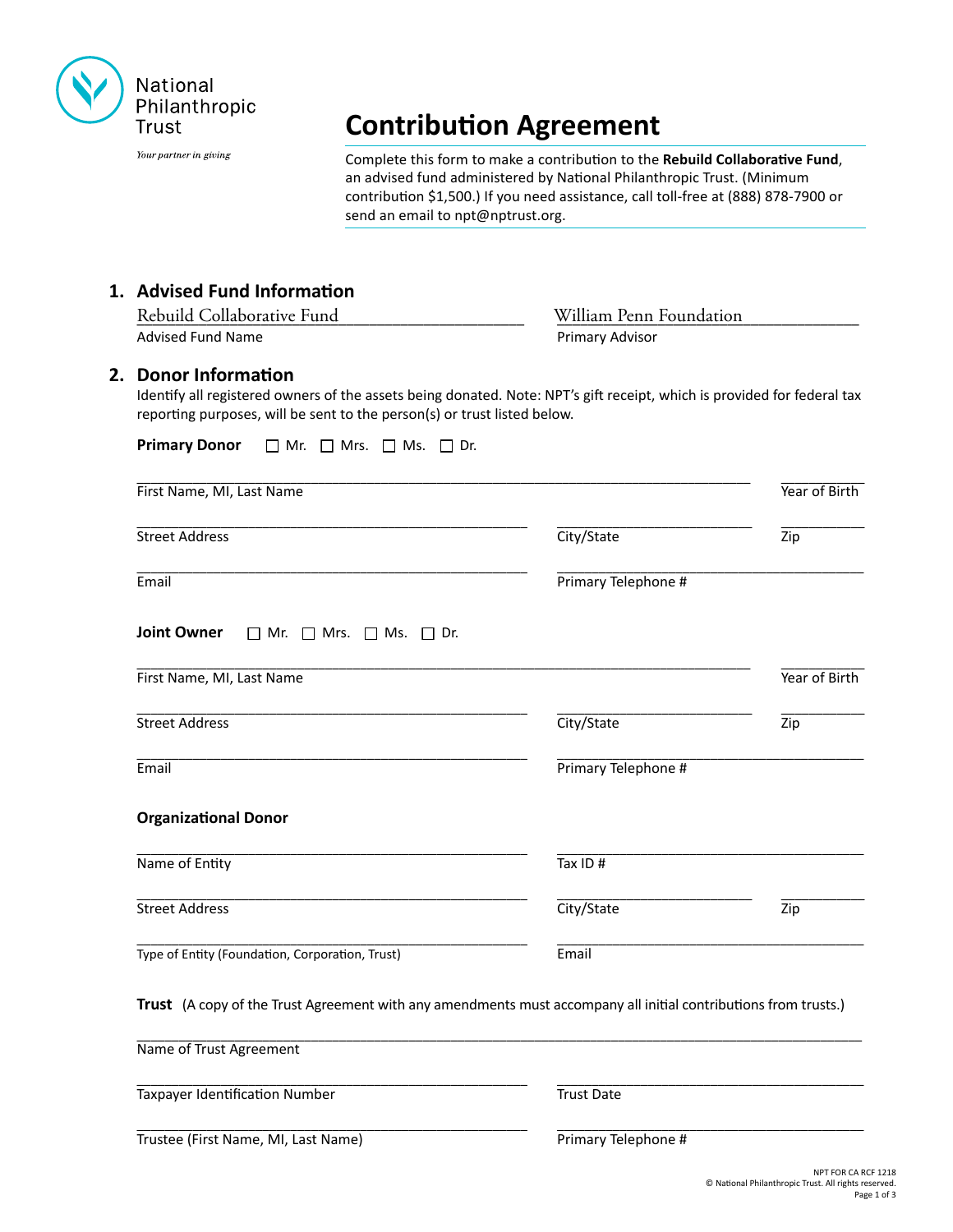# **3. Transfer Instructions**

| <b>Check</b>                                                                                                                                                                           | Cash                                                                                                                                                                                                                                                                                                               | <b>Stock, Mutual Funds, Bonds</b>                                                                                                                                                                                |
|----------------------------------------------------------------------------------------------------------------------------------------------------------------------------------------|--------------------------------------------------------------------------------------------------------------------------------------------------------------------------------------------------------------------------------------------------------------------------------------------------------------------|------------------------------------------------------------------------------------------------------------------------------------------------------------------------------------------------------------------|
| Make payable to:<br>National Philanthropic Trust<br>Mail to:<br>National Philanthropic Trust<br>165 Township Line Road<br>Suite 1200<br>Jenkintown, PA 19046<br>Tax ID#:<br>23-7825575 | <b>Bank:</b><br>UBS AG<br>ABA#<br>026007993<br><b>SWIFT Code:</b><br>UBSWUS33<br><b>Address:</b><br>677 Washington Blvd.,<br>Stamford, CT 06901<br>A/C Title:<br><b>UBS Financial Services</b><br>A/C Number:<br>101-WA-258641-000<br>F/C A/C Title:<br>National Philanthropic Trust<br>F/C A/C Number:<br>UT51093 | <b>Brokerage Firm:</b><br><b>UBS Financial Services</b><br>For Benefit of:<br>National Philanthropic Trust<br><b>DTC Number:</b><br>0221<br>A/C Title:<br>National Philanthropic Trust<br>A/C Number:<br>UT51093 |

# **4. Assets**

Call (888) 878-7900 if you need assistance. If you are transferring stock, mutual funds or bonds, attach a **copy** of the **"**Letter of Authorization" indicating where the assets are held. Send the **original** "Letter of Authorization" to the firm at which the assets are held.

| Cash                      |                     |                         |             |
|---------------------------|---------------------|-------------------------|-------------|
| Ś<br><b>Dollar Amount</b> | By Check<br>$\perp$ | By Wire<br>$\mathsf{I}$ |             |
| <b>Stock</b>              |                     |                         |             |
| Name of Stock             |                     | <b>Trading Symbol</b>   | # of Shares |
| Name of Stock             |                     | <b>Trading Symbol</b>   | # of Shares |
| Name of Stock             |                     | <b>Trading Symbol</b>   | # of Shares |
| <b>Mutual Funds</b>       |                     |                         |             |
| Name of Mutual Fund       |                     | <b>Trading Symbol</b>   | # of Shares |
| Name of Mutual Fund       |                     | <b>Trading Symbol</b>   | # of Shares |
| Name of Mutual Fund       |                     | <b>Trading Symbol</b>   | # of Shares |